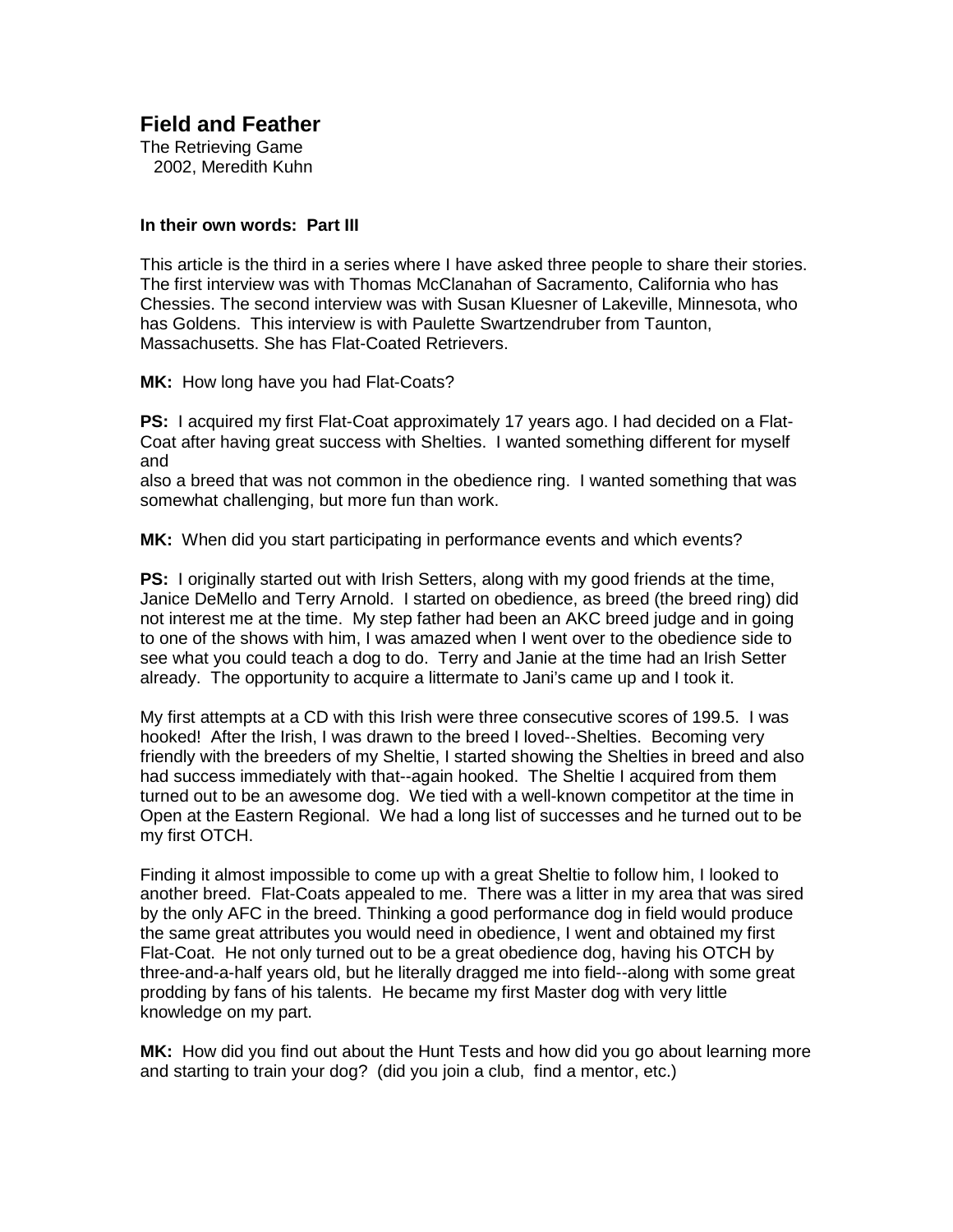**PS:** I learned about hunt test through my local breed club and was extremely encouraged by some great people, who turned out to be my life-time mentors, Bunny Millikin and Margot Hallet Brown, both well-known field "goddesses" in the Flat-Coat breed.

**MK:** Do you remember your first licensed field event? What went wrong and what went right?

**PS:** To tell you the truth I cannot remember my first hunt test, but it most of them have been pretty good as I continued to do it and am still having a great time doing it today!

**MK:** What is the one tip you would give a "newbie" to the sport?

**PS:** Try it! You don't know what you are missing--for both your dog and yourself. Don't let first impressions of field work discourage you or upset you. My first impression was not a favorable one, as my dog could not even remember his name once the guns went off and the birds fell. He also got quite scared by his first retrieve of a live bird, but experience and training soon turned that around. I find nothing more rewarding than seeing a dog do what he was bred to do and the unimaginable sparkle that comes over them when they are doing it!

**MK:** Where are your dogs now in their accomplishments and what's next?

**PS:** I now have a daughter (Tyma) and a grandson (Tripp) from my first Flat-Coat, Ram. Tyma is now OTCH Cliscocha Big Tyme Hob-B UDX, MH, OA, OAJ, WCX. She needs one more major to finish in the breed ring and one more leg each on her AX and AXJ. I also plan on running her in field trials this summer for the experience and fun of it. She is only four and needs more to do. I am also thrilled to announce that she is a mother of six right now, four boys and two girls (note: this interview was done in February).

My other Flat-Coat is Tripp, who is in training for his SH and will be coming out in February for his CD. He is just starting his career. I also have one Sheltie, who has most of her points in the breed ring, has her AX and needs only one more leg for her AXJ. As you can tell, having nothing to do is never an issue in my life!

\*\*\*\*\*\*\*

Paulette experienced what many obedience people have discovered when their wellbehaved obedience dogs get the first taste of field work. They turn into totally different dogs because the excitement of doing what they are bred to do comes bubbling—no, gushing—to the surface!